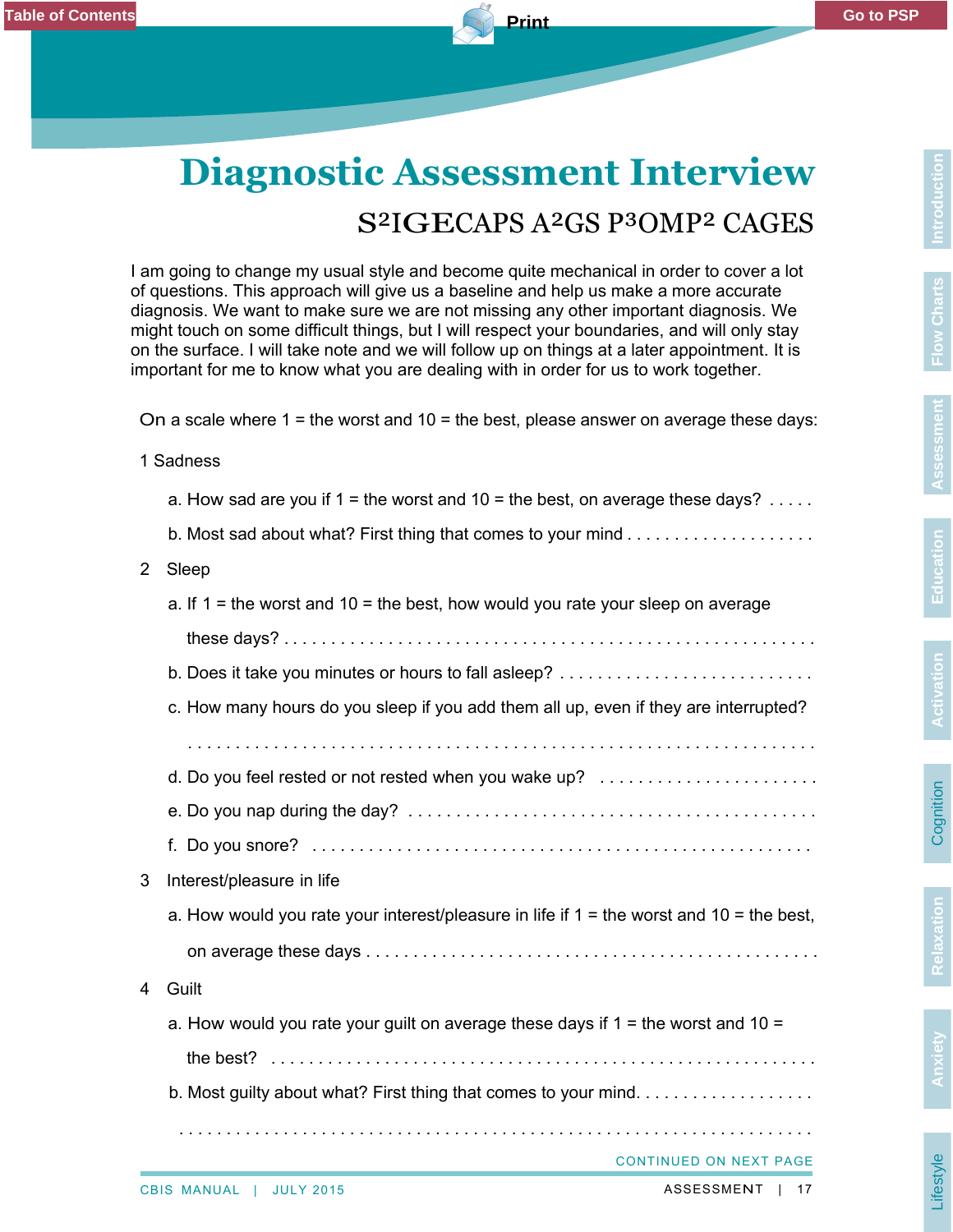| 5 | <b>Energy level</b>                                                                          |  |  |
|---|----------------------------------------------------------------------------------------------|--|--|
|   | a. How would you rate your energy level if $1 =$ the worst and $10 =$ the best, on           |  |  |
|   |                                                                                              |  |  |
| 6 | Concentration                                                                                |  |  |
|   | a. How would you rate your concentration if $1 =$ the worst and $10 =$ the best, on          |  |  |
|   |                                                                                              |  |  |
|   |                                                                                              |  |  |
| 7 | Appetite                                                                                     |  |  |
|   | a. How would you rate your appetite if $1 =$ the most unhealthy and $10 =$ the most          |  |  |
|   |                                                                                              |  |  |
|   | b. Have you gained or lost weight in the past months and how much?                           |  |  |
|   | c. Have you ever been anorexic (restricted your food) or bulimic (binge                      |  |  |
|   |                                                                                              |  |  |
| 8 | <b>Psychomotor Retardation</b>                                                               |  |  |
|   | a. That dragged out feeling when you wake up and drag yourself through the day,              |  |  |
|   | how would you rate it if $1 =$ the most dragged out and $10 =$ not dragged out at all,       |  |  |
|   |                                                                                              |  |  |
|   | b. That edgy irritable feeling, $1 =$ the most irritable and $10 =$ the least, how would you |  |  |
|   |                                                                                              |  |  |
| 9 | Suicide                                                                                      |  |  |
|   | a. Now looking at suicide, first let's look at suicidal thoughts, then we'll look at         |  |  |
|   | suicidal intent.                                                                             |  |  |
|   | b. Looking at suicidal thoughts if $1 =$ thinking about suicide all the time and $10 =$ not  |  |  |
|   | thinking about suicide at all, how would you rate your thoughts, on average these            |  |  |
|   |                                                                                              |  |  |
|   |                                                                                              |  |  |
|   |                                                                                              |  |  |
|   |                                                                                              |  |  |

CONTINUED ON NEXT PAGE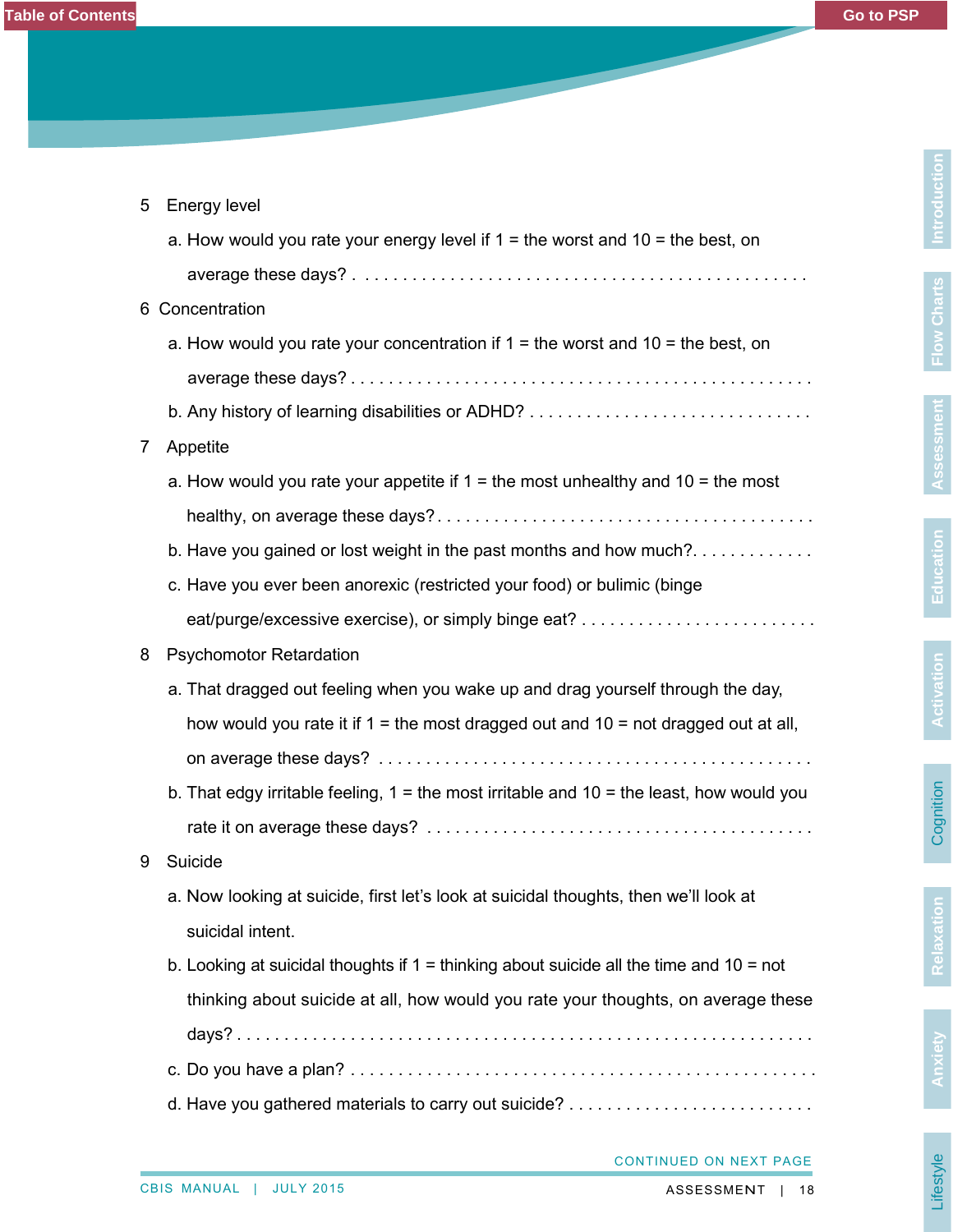**Introduction**

**Flow Charts**

**Assessment**

Assessment

**Education**

**Activation**

**Cognition** 

**Relaxation**

| f. Looking at intent, how would you rate your intent, 1= I am definitely going to do it, |
|------------------------------------------------------------------------------------------|
| you cannot stop me, and $10 = 1$ have thoughts but I don't intend to do it?              |
| g. Have you ever attempted suicide in the past?                                          |
|                                                                                          |
|                                                                                          |
| 10 Anger/Frustration                                                                     |
| a. How much frustration/anger do you carry inside you if $1 = a$ lot and $10 = not$      |
|                                                                                          |
|                                                                                          |
| c. Do you have any homicidal thoughts, and if so against whom?                           |
| 11 Anxiety                                                                               |
| a. How much anxiety do you struggle with if $1 =$ the worst and $10 =$ the best, on      |
|                                                                                          |
| 12 Generalized Anxiety                                                                   |
| a. There are several types of anxiety; one is a generalized anxiety where a person       |
|                                                                                          |
| b. Do you worry more than most people about everyday things and have trouble             |
|                                                                                          |
| c. Does it keep you awake at night or make you feel sick?                                |
| 13 Social Anxiety                                                                        |
| a. Then, there is social anxiety where a person is painfully shy, avoids meeting new     |
| people, and worries about being embarrassed or humiliated.                               |
|                                                                                          |
| 14 Panic                                                                                 |
| a. Then there are panic attacks where suddenly, out of the blue, your heart is racing,   |
| you are breathing quickly, your mouth and fingers may be tingly, and you think you       |
|                                                                                          |

are going to die or lose control. It comes and goes very quickly.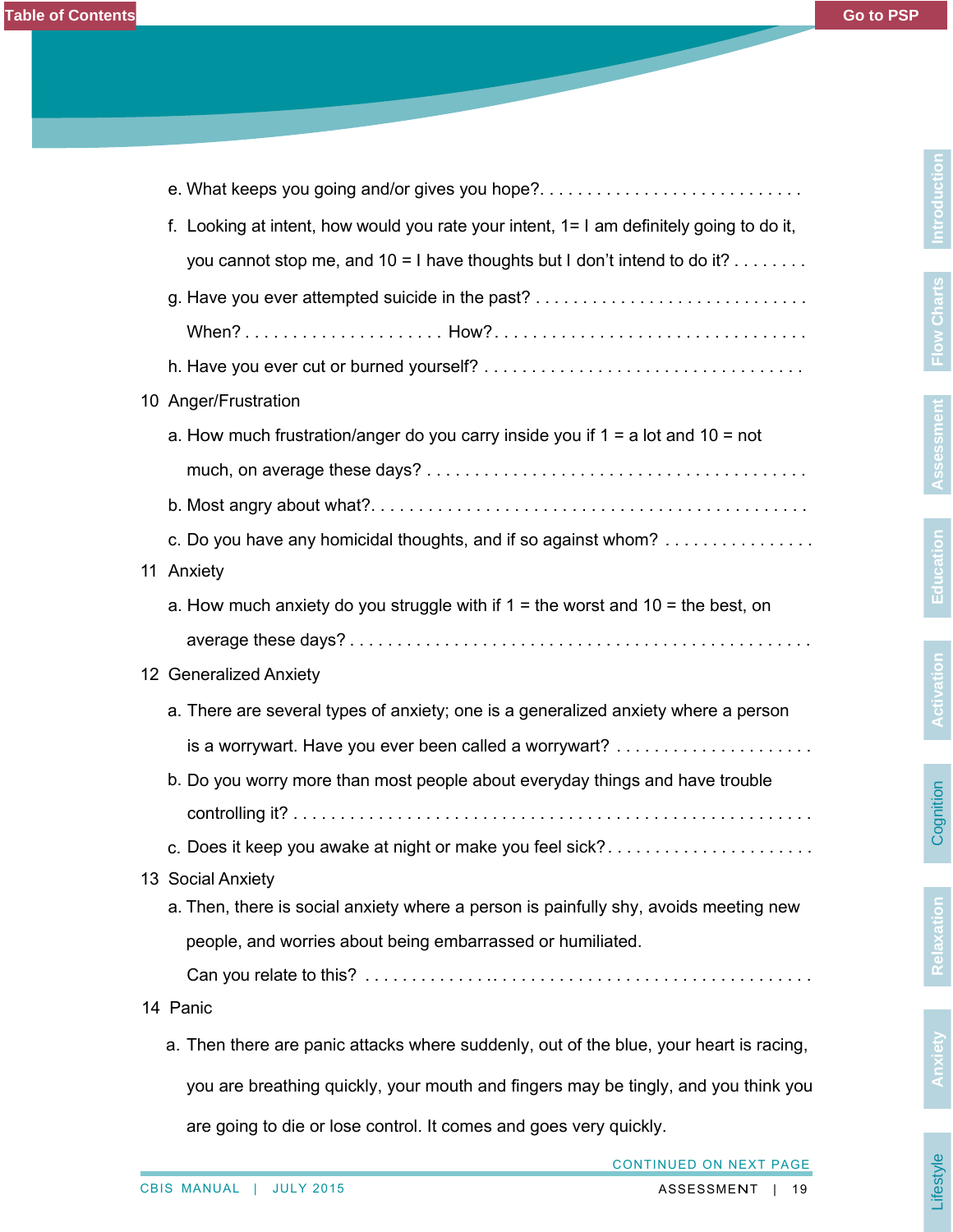| 15 Phobias                                                                              |
|-----------------------------------------------------------------------------------------|
| a. Any unrealistic or excessive fears of objects or situations like open spaces, closed |
| spaces, elevators, snakes, or spiders?                                                  |
|                                                                                         |
| 16 Post Traumatic Stress Disorder                                                       |
| a. Sometimes people have experienced sexual or physical abuse or suffered major         |
| trauma like MVA or war trauma, or multiple surgeries. Have you had any of these?        |
|                                                                                         |
| b. People can experience symptoms like nightmares or flashbacks, or they startle        |
| easily, become hyper-vigilant, space out and avoid anything that triggers them.         |
| Have you had any of these symptoms?                                                     |
|                                                                                         |
| 17 Obsessive Compulsive Disorder                                                        |
| a. Do you have any obsessions/compulsions, for instance, do you wash your hands,        |
| check things repeatedly, count things, or need everything in perfect order?             |
| Do you have repetitive distressing thoughts?                                            |
| Do any of these activities take over an hour a day?                                     |
| b. Do you have any hoarding, skin picking or hair pulling behavior?                     |
| c. Are you overly focused and unhappy with any part of your body?                       |
| 18 Mood Patterns                                                                        |
| a. Some people have a low-grade unhappiness for more days than not that goes back       |
| at least 2 years. We used to call this dysthymia but now we call this persistent        |
| depressive disorder.                                                                    |
|                                                                                         |

Can you relate to this?. . . . . . . . . . . . . . . . . . . . . . . . . . . . . . . . . . . . . . . . . . . . . . .

CONTINUED ON NEXT PAGE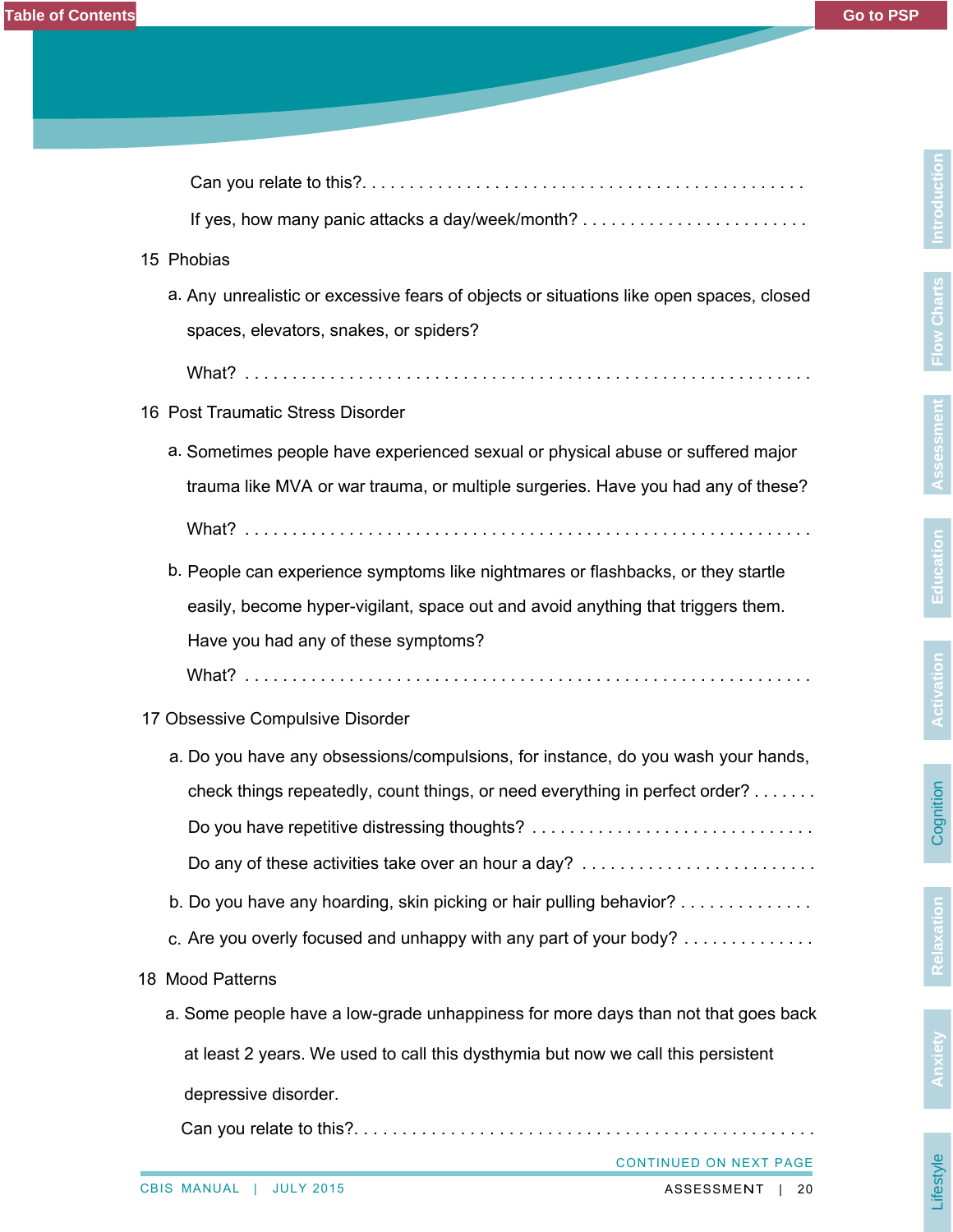Lifestyle

| b. Sometimes this can dip into a deeper depression causing some of the symptoms       |
|---------------------------------------------------------------------------------------|
| we mentioned at the beginning. If it lasts for 2 weeks solid or more we call it a     |
| major depression. Then treated or untreated it may get better and if it occurs again, |
| we call it recurrent major depression.                                                |

Can you relate to this? . . . . . . . . . . . . . . . . . . . . . . . . . . . . . . . . . . . . . . . . . . . . . .

c. How many episodes have you had that have lasted 2 weeks or more? . . . . . . . .

d. What treatment helped you get over past depressions? . . . . . . . . . . . . . . . . . . . . .

. . . . . . . . . . . . . . . . . . . . . . . . . . . . . . . . . . . . . . . . . . . . . . . . . . . . . . . . . . . . . . . . . .

- e. Looking at the opposite of depression, this is called bipolar or manic depressive disorder. Here we are talking about staying up for nights on end without the need for sleep, talking fast, thinking fast, spending money like it is going out of style, getting into debt, feeling super sexual, being promiscuous. If this lasts for 4 days solid or more we can call this a hypomanic or manic episode. Have you had this experience? . . . . . . . . . . . . . . . . . . . . . . . . . . . . . . . . . . . . . . . . .
- 19 Psychosis
	- a. Have you ever lost touch with reality, hearing voices or seeing things that others don't, feeling that someone could magically put thoughts into your mind or take thoughts out of your mind, or that you were getting messages from the TV or radio, or being conspired against? . . . . . . . . . . . . . . . . . . . . . . . . . . . . . . . . . . . . . . . . . . . . . . . . . . . . . . . . . . . . . . . . . . . . . . . . . . . . . . . . . . . . . . . . . . . . . . . . . . . . . . . .
- What? . . . . . . . . . . . . . . . . . . . . . . . . . . . . . . . . . . . . . . . . . . . . . . . . . . . . . . . . . . . .
- 20 Personality
	- a. Think of the person who knows you best; a person who knows both good and bad

things about your personality. What might they say about you and the way you

. . . . . . . . . . . . . . . . . . . . . . . . . . . . . . . . . . . . . . . . . . . . . . . . . . . . . . . . . . . . . . . . . .

relate to others? . . . . . . . . . . . . . . . . . . . . . . . . . . . . . . . . . . . . . . . . . . . . . . . . . . . .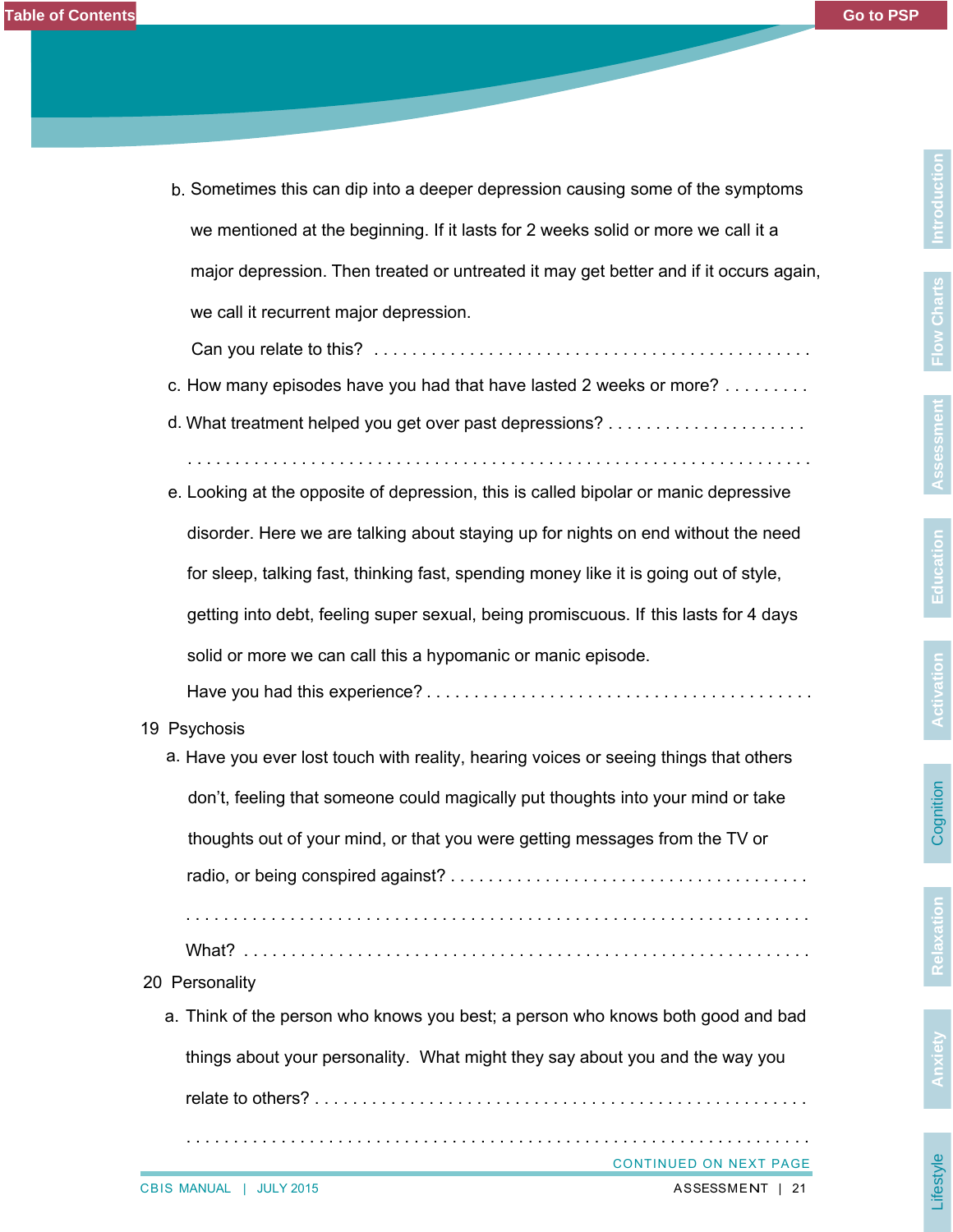| 21 CAGE |                                                                                          |  |
|---------|------------------------------------------------------------------------------------------|--|
|         | How many drinks might you have in a typical week?                                        |  |
|         |                                                                                          |  |
|         |                                                                                          |  |
|         | Annoyed – Do you get annoyed when others comment on your drinking?                       |  |
|         |                                                                                          |  |
|         | Eye opener – Have you ever had a drink first thing in the day to feel better?            |  |
|         | 22 Substances                                                                            |  |
|         |                                                                                          |  |
|         |                                                                                          |  |
|         |                                                                                          |  |
|         |                                                                                          |  |
|         | 23 Is there a family history of depression, anxiety, schizophrenia, bipolar or substance |  |
|         |                                                                                          |  |
|         |                                                                                          |  |
|         |                                                                                          |  |
|         |                                                                                          |  |
|         |                                                                                          |  |
|         |                                                                                          |  |
|         | What percentage improvement have you felt on your present medications?                   |  |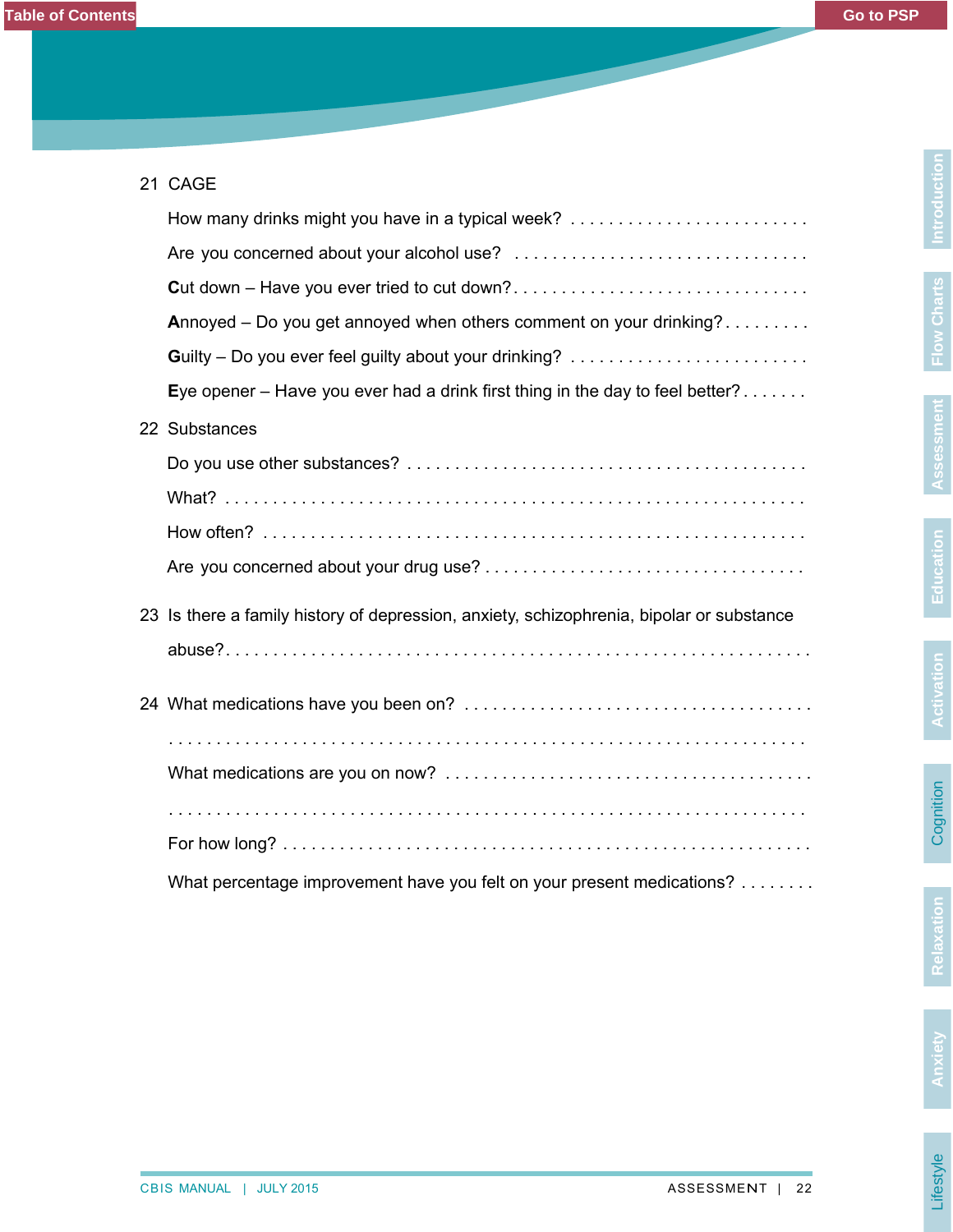## **Diagnostic Screening Worksheet**

**(SCALE: 1=WORST, 10=BEST)**

| <b>S</b> <sup>2</sup> IGECAPS                                   | 1 TO 10 | <b>COMMENTS</b> |  |
|-----------------------------------------------------------------|---------|-----------------|--|
| Sadness                                                         |         |                 |  |
| Sleep                                                           |         |                 |  |
| Interest/Pleasure                                               |         |                 |  |
| Guilt                                                           |         |                 |  |
| Energy                                                          |         |                 |  |
| Concentration                                                   |         |                 |  |
| Appetite                                                        |         |                 |  |
| Psychomotor<br>Slowing<br>Agitation<br>$\bullet$                |         |                 |  |
| Suicide<br>Thoughts<br>Plan<br>$\bullet$<br>Hope<br>٠<br>Intent |         |                 |  |
| $A^2GS$                                                         | 1 TO 10 | <b>COMMENTS</b> |  |
| Anger                                                           |         |                 |  |
| Anxiety                                                         |         |                 |  |
| Generalized                                                     |         |                 |  |
| Social                                                          |         |                 |  |
| CONTINUED ON NEXT PAGE                                          |         |                 |  |